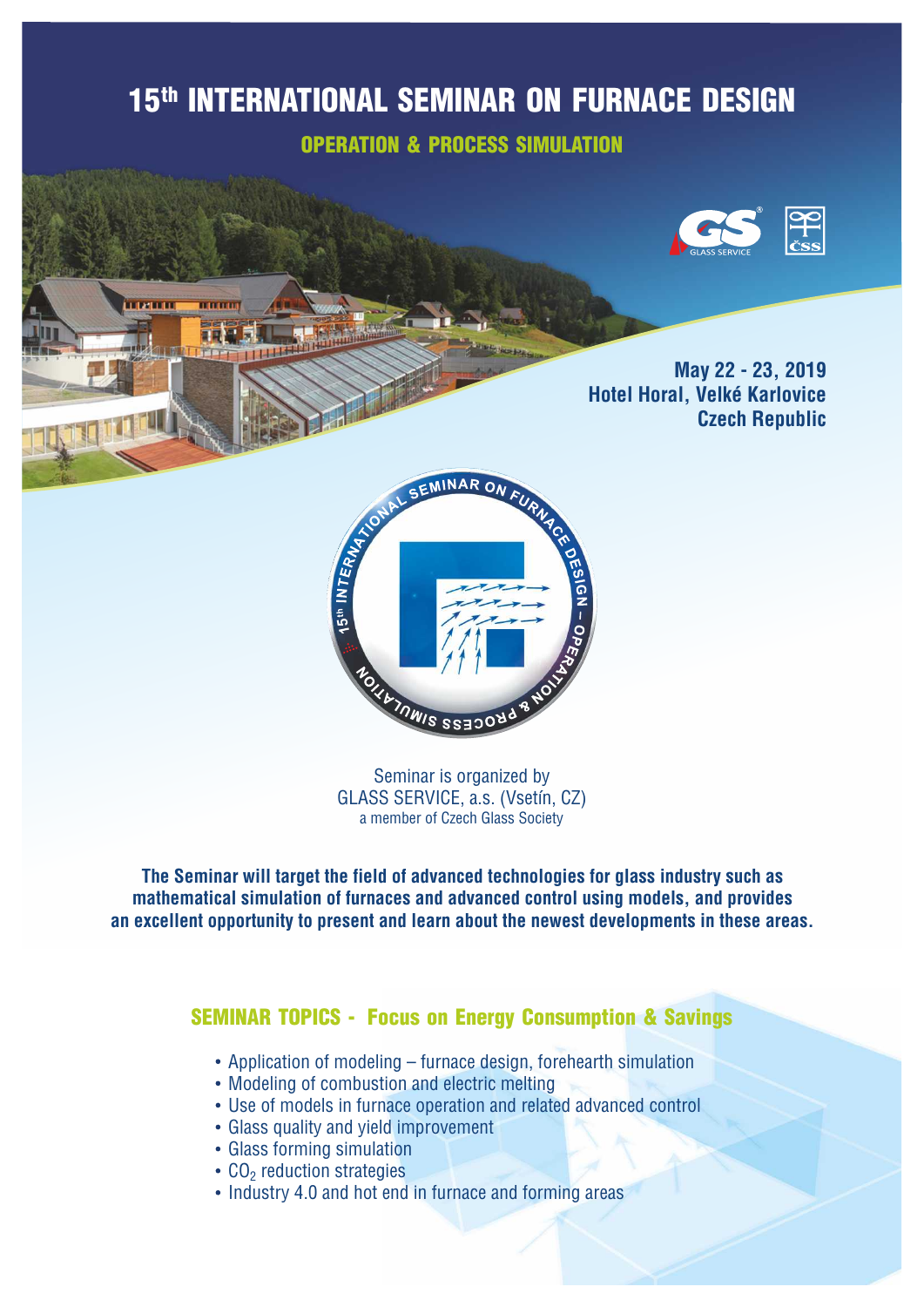### PRELIMINARY SEMINAR PROGRAM



### Tuesday, May 21, 2019

| $12.00 - 21.00$ | <b>Seminar Registration</b>                           |
|-----------------|-------------------------------------------------------|
| $13.00 - 16.00$ | 10th GFM USERS' MEETING                               |
|                 | (for users of GS GFM Software, based on invitation)   |
| $16.30 - 18.00$ | MEETING OF TC15/21 - GLASS FURNACE DESIGN & OPERATION |
| $19.00 - 23.00$ | Meet & Greet Party                                    |

#### Wednesday, May 22, 2019

| <b>Seminar Golf Tournament 2019</b>                     |
|---------------------------------------------------------|
| <b>Seminar Registration</b>                             |
| <b>TECHNICAL SESSION 1</b>                              |
| Group Photo 2019                                        |
| Lunch                                                   |
| <b>TECHNICAL SESSION 2</b>                              |
| Reception - Welcoming Ceremony - GS Modeling Award 2019 |
|                                                         |

#### Thursday, May 23, 2019

| $09.30 - 13.00$ | <b>TECHNICAL SESSION 3</b>               |
|-----------------|------------------------------------------|
| $13.00 - 14.30$ | Lunch                                    |
| $14.30 - 18.00$ | <b>TECHNICAL SESSION 4</b>               |
| $19.00 - 24.00$ | Farewell Party with Live Music & Dancing |

**A detailed program will be distributed upon registration.** 

### PROGRAM & ORGANIZING COMMITTEE

Mr. Josef Chmelař Mr. Erik Muijsenberg GLASS SERVICE, a.s.

Prof. Lubomír Němec University of Chemistry and Technology Prague

T: +420 571 498 511 seminar@gsl.cz



lubomir.nemec@vscht.cz



#### All correspondence and inquiries concerning the Seminar should be addressed to:

Ms. Jana Chovancová (Chovi) Ms. Jana Chovancová (Kovi) GLASS SERVICE, a.s. Rokytnice 60 755 01 Vsetín Czech Republic

T: +420 571 498 511 seminar@gsl.cz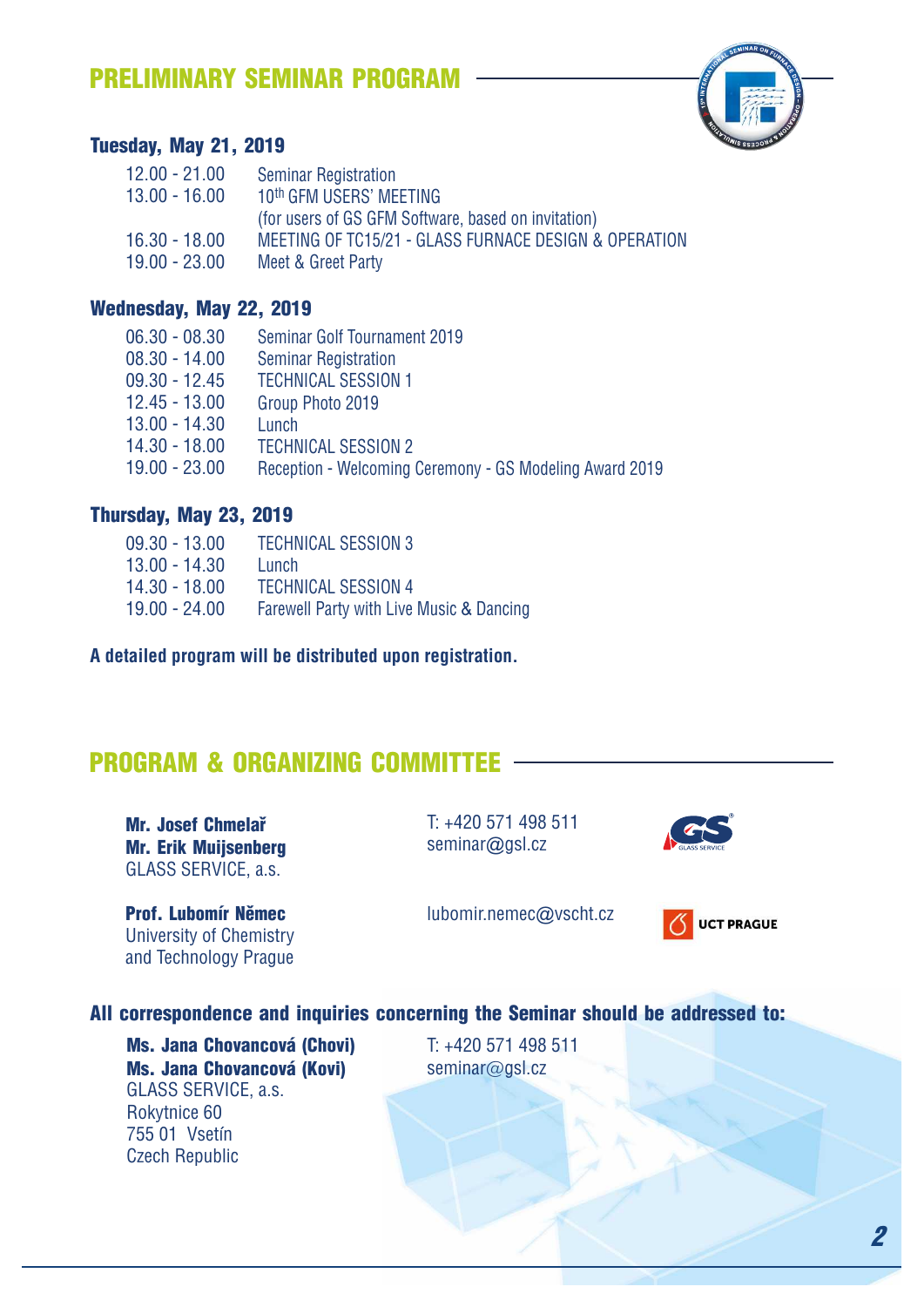### REGISTRATION INFORMATION & FEE



To attend the Seminar you are requested to complete the enclosed **REGISTRATION FORM** and return it to the Organizing Committee.

It is possible to complete the **ONLINE REGISTRATION**at **seminar.gsl.cz**

|                             | <b>Early Fees</b><br>if paid on or before<br>April 26, 2019 | <b>Late Fees</b><br>if paid after<br>April 26, 2019 |
|-----------------------------|-------------------------------------------------------------|-----------------------------------------------------|
| <b>SEMINAR FEE</b>          | <b>420 EUR</b>                                              | <b>470 EUR</b>                                      |
| <b>SPOUSE/COMPANION FEE</b> | <b>320 EUR</b>                                              | <b>370 EUR</b>                                      |

#### **The seminar fee includes:**

Admittance to technical sessions, social events, refreshment during session breaks, 2 lunches

#### **The spouse/companion fee includes:**

Social events, Wednesday and Thursday tours

Registration fees do not include hotel accommodations.

Cancellation before April 26, 2019 will be charged 50 EUR for processing refunds. No payments are refunded after this date.

### PAYMENT OF REGISTRATION FEE

**• BANK TRANSFER** 

**Bank:** Citibank Europe plc Address: Bucharova 2641/14 158 02 Praha 5 Czech Republic

**EUR Account No.: 2502120300/2600 IBAN:** CZ44 2600 0000 0025 0212 0300 SWIFT Code: CITICZPX Payment identification: 20190522

**• PAYMENT CARD** MasterCard, VISA

• **PAYMENT AT SEMINAR** Applicable for late registration only Cash payments in EUR, USD or CZK Payment cards MasterCard, VISA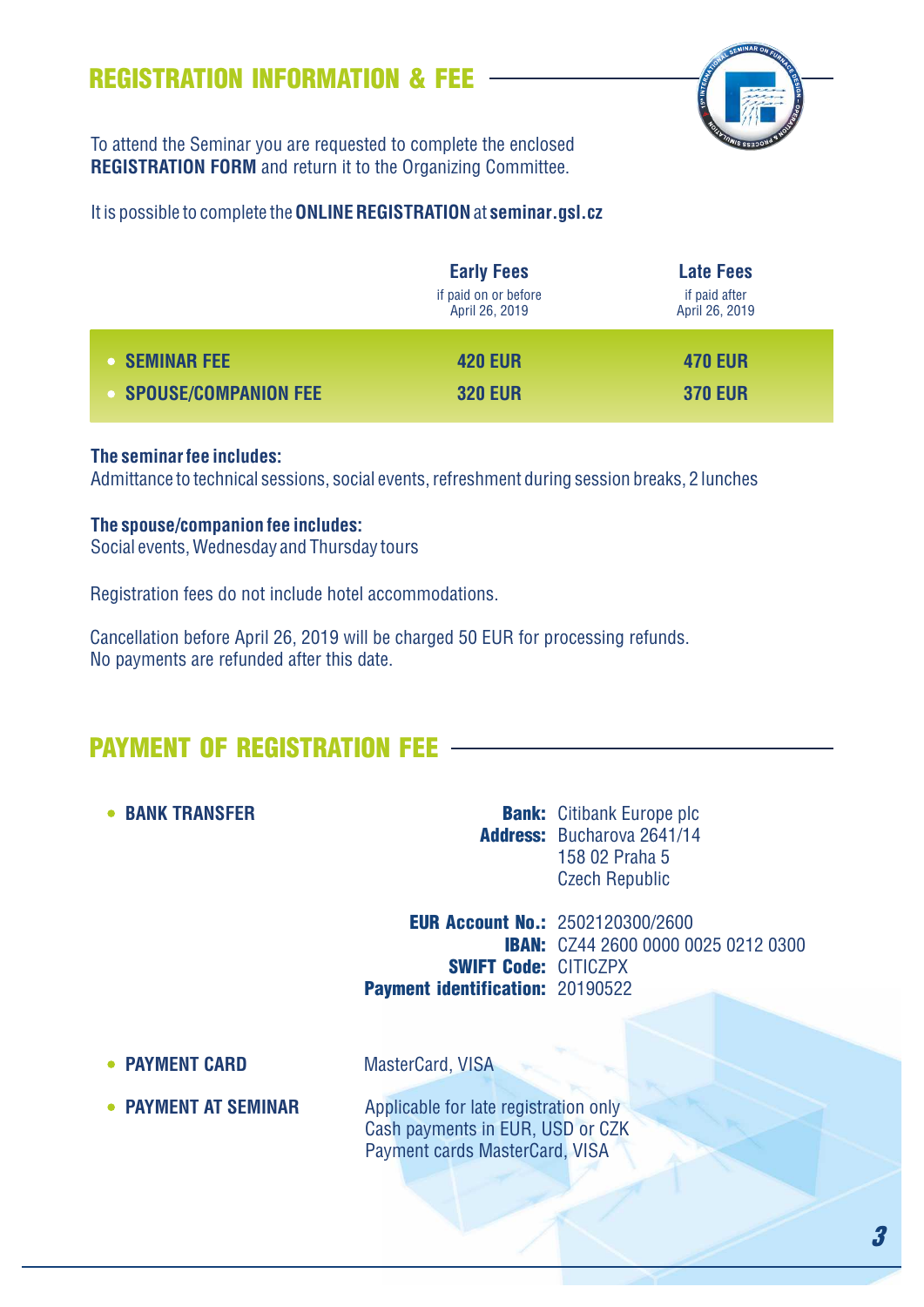### SEMINAR VENUE

#### Hotel HORAL \*\*\*\* **Wellness Golf Country**

Velké Karlovice - Léskové 583 765 06 Velké Karlovice Czech Republic T: +420 571 495 500

GPS: N 49° 22' 36'' E 18° 23' 33''



The village of Velké Karlovice is located in eastern Czech Republic near the border with the Slovak Republic. The surrounding countryside is hilly with beautiful vistas and is excellent for exploring on foot.

### TRAVEL INFORMATION

- Hotel Horal is located approximately 8 km from the crossroads to Soláň (at the beginning of the village of Velké Karlovice). See Information map (page 5). By car
- The recommended airports are: **Prague, CZ (PRG)** – 400 km from Hotel Horal **Vienna, AT (VIE)** – 270 km from Hotel Horal **Katowice, PL (KTW)** – 180 km from Hotel Horal **Bratislava, SK (BTS)** – 200 km from Hotel Horal By plane

Car rental is available at all airports.

#### Ostrava Railway Station, CZ - SHUTTLE BUS available By train

Ostrava railway station is 70 km from Hotel Horal. There are several direct train connections from Prague, Vienna or Katowice to Ostrava.

A shuttle bus service will be organized. The transport fee is 100 EUR for a round trip. If planning to use the shuttle bus service, please indicate it on the Registration form.

### **Vsetín Railway Station, CZ** - SHUTTLE BUS available

Vsetín railway station is 35 km from Hotel Horal. There are several direct train connections from Prague to Vsetín.

A shuttle bus service will be organized. The transport fee is 50 EUR for a round trip. If planning to use the shuttle bus service, please indicate it on the Registration form.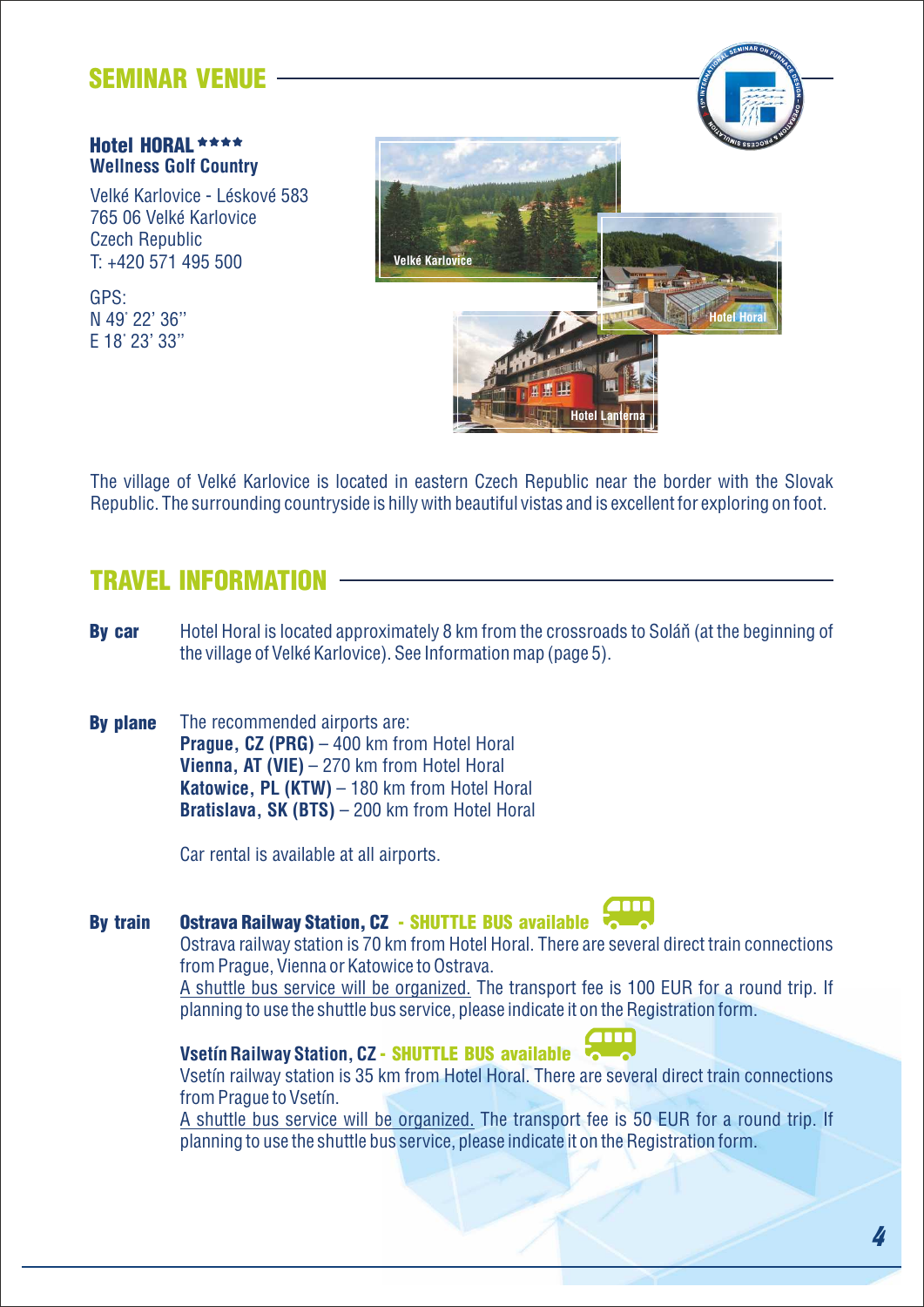### ACCOMMODATION



Special rates (2890 CZK/room/night) have been obtained at two hotels located in Velké Karlovice: Hotel Horal Wellness Golf Country\*\*\*\* and at Spa Hotel Lanterna\*\*\*\*.

Both hotels are of high quality and include wellness facilities. Hotel Horal also offers thermal swimming pools, sport center, and 9-hole golf course.

Free shuttle service will be available between hotels.

Please indicate your hotel preference, as well as check-in and check-out dates on the Registration form. Rooms will be allocated on a 'first come, first served' basis. Both hotels accept payment cards.

**Each attendee will receive hotel confirmation by the organizer when seminar registration is confirmed.**